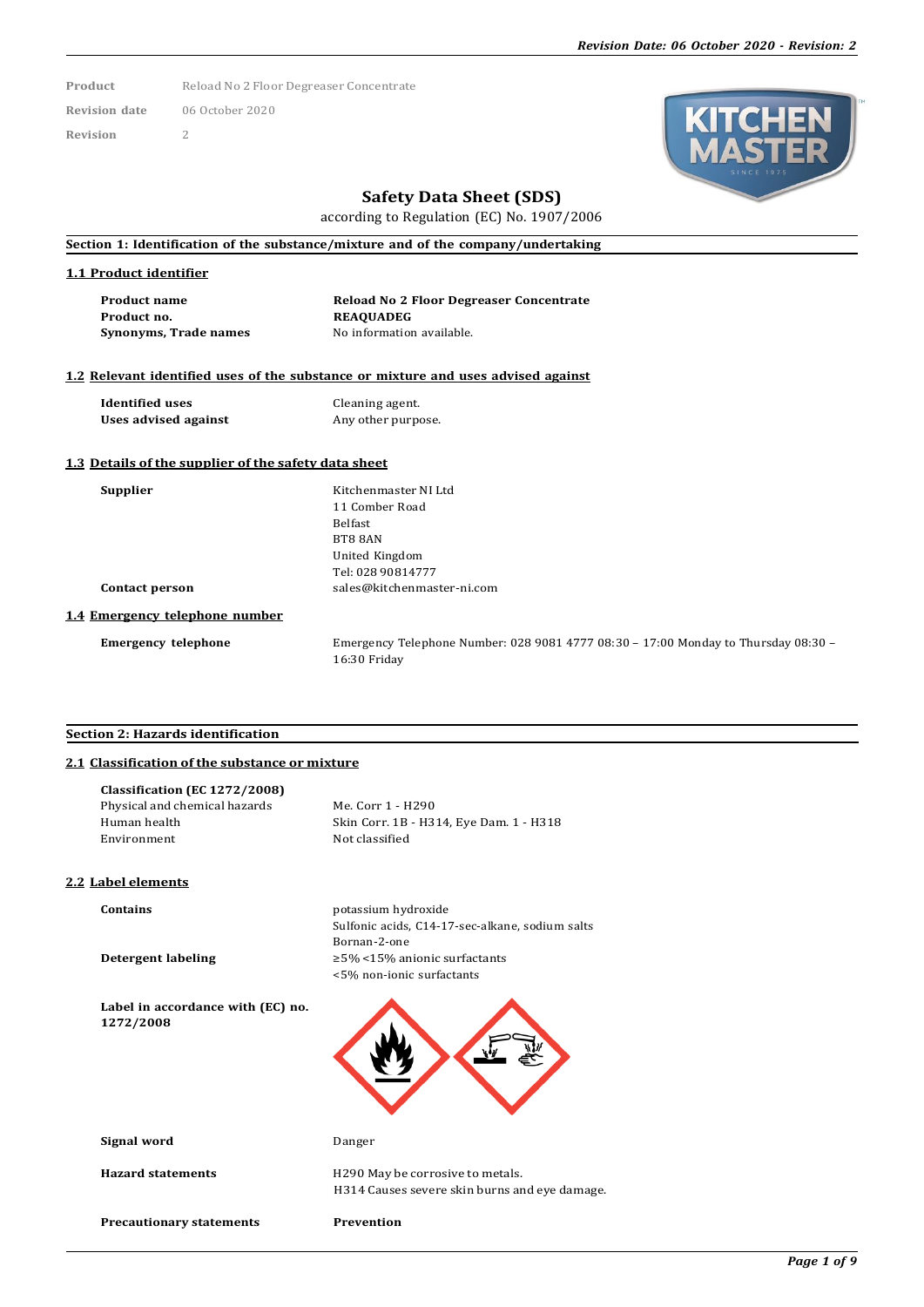P260 Do not breathe dust/fume/ gas/mist/vapours/spray. P280 Wear protective gloves/ protective clothing/eye protection/face protection. **Response** P301 + P330 + P331 IF SWALLOWED: Rinse mouth. Do NOT induce vomiting. P303 + P361 + P353 IF ON SKIN (or hair): Remove/Take off immediately all contaminated clothing. Rinse skin with water/ shower. P305 + P351 + P338 IF IN EYES: Rinse cautiously with water for several minutes. Remove contact lenses, if present and easy to do. Continue rinsing. P310 Immediately call a POISON CENTER or doctor/physician.

#### **2.3 Other hazards**

None known.

## **Section 3: Composition/identification of ingredients**

#### **3.1 Substance**

Not applicable.

#### **3.2 Mixtures**

| Name                                               | <b>Product identifier</b>                                                                 | <b>Regulation (EC) No 1272/2008</b>                                                                                                                 | $\frac{0}{0}$ |
|----------------------------------------------------|-------------------------------------------------------------------------------------------|-----------------------------------------------------------------------------------------------------------------------------------------------------|---------------|
| potassium hydroxide                                | CAS-No.: 1310-58-3<br>EC No.: 215-181-3                                                   | Acute Tox 4 - H302, Skin Corr. 1A - H314                                                                                                            | 5-10%         |
| sodium xylenesulphonate                            | CAS-No.: 1300-72-7<br>EC No.: 215-090-9<br><b>REACH Reg No.:</b><br>01-2119513350-56-0001 | Eye Irrit.2A - H319                                                                                                                                 | 5-10%         |
| propan-2-ol                                        | CAS-No.: 67-63-0<br>EC No.: 200-661-7<br><b>REACH Reg No.:</b><br>01-2119457558-25-XXXX   | Eye Irrit.2A - H319, Flam. Liq 2- H225, STOT SE 3 - H336                                                                                            | 5-10%         |
| Sulfonic acids, C14-17-sec-alkane,<br>sodium salts | CAS-No.: 97489-15-1<br>EC No.: 307-055-2                                                  | Acute Tox 4 - H302, Skin Irrit.2 - H315, Eye Dam. 1 - H318, Aquatic<br>$Chronic3 - H412$                                                            | 5-10%         |
| Alcohols, C12-14, ethoxylated<br>propoxylated      | $CAS-No.: 68439-51-0$<br>EC No.:                                                          | Skin Irrit.2 - H315, Eye Irrit.2A - H319, Aquatic Chronic 3 - H412                                                                                  | $1 - 5%$      |
| sodium carbonate                                   | CAS-No.: 497-19-8<br>EC No.: 207-838-8<br><b>REACH Reg No.:</b><br>01-2119485498-19-XXXX  | Eye Irrit.2A - H319                                                                                                                                 | $1 - 5%$      |
| 2-butoxyethanol                                    | CAS-No.: 111-76-2<br>EC No.: 203-905-0<br><b>REACH Reg No.:</b><br>01-2119475108-36-XXXX  | Acute Tox 4 - H302, Acute Tox 4 - H312, Acute Tox 4 - H332, Skin<br>Irrit.2 - H315, Eye Irrit.2A - H319                                             | $1 - 5%$      |
| Bornan-2-one                                       | CAS-No.: 76-22-2<br>EC No.: 200-945-0                                                     | Acute Tox 4 - H302, Acute Tox 4 - H332, Skin Irrit.2 - H315, Eye<br>Dam. 1 - H318, STOT SE 2 - H371, Flam. Sol 2- H228, Aquatic<br>Chronic 2 - H411 | $< 0.1\%$     |

The full text for all hazard statements are displayed in section 16.

**Composition comments** The data shown are in accordance with the latest EC Directives.

#### **Section 4: First aid measures**

#### **4.1 Description of first aid measures**

| <b>General information</b> | As a general rule, in case of doubt or if symptoms persist, always call a doctor. Seek medical<br>attention for all burns and eye injuries, regardless how minor they may seem. First aid<br>personnel must be aware of own risk during rescue. Provide general first aid, rest, warmth<br>and fresh air. |
|----------------------------|-----------------------------------------------------------------------------------------------------------------------------------------------------------------------------------------------------------------------------------------------------------------------------------------------------------|
| Inhalation                 | Move the exposed person to fresh air at once. If breathing is difficult, oxygen should be<br>administered by qualified personnel. If not breathing, give artificial respiration. Get prompt<br>medical attention.                                                                                         |
| Ingestion                  | Get medical attention immediately. Do not induce vomiting. Provided the patient is fully<br>conscious, rinse mouth with water and give plenty of water to drink. Never give anything by<br>mouth to an unconscious person. Artificial respiration and/or oxygen may be necessary.                         |
| Skin contact               | Take off contaminated clothing and shoes immediately. Promptly flush contaminated skin                                                                                                                                                                                                                    |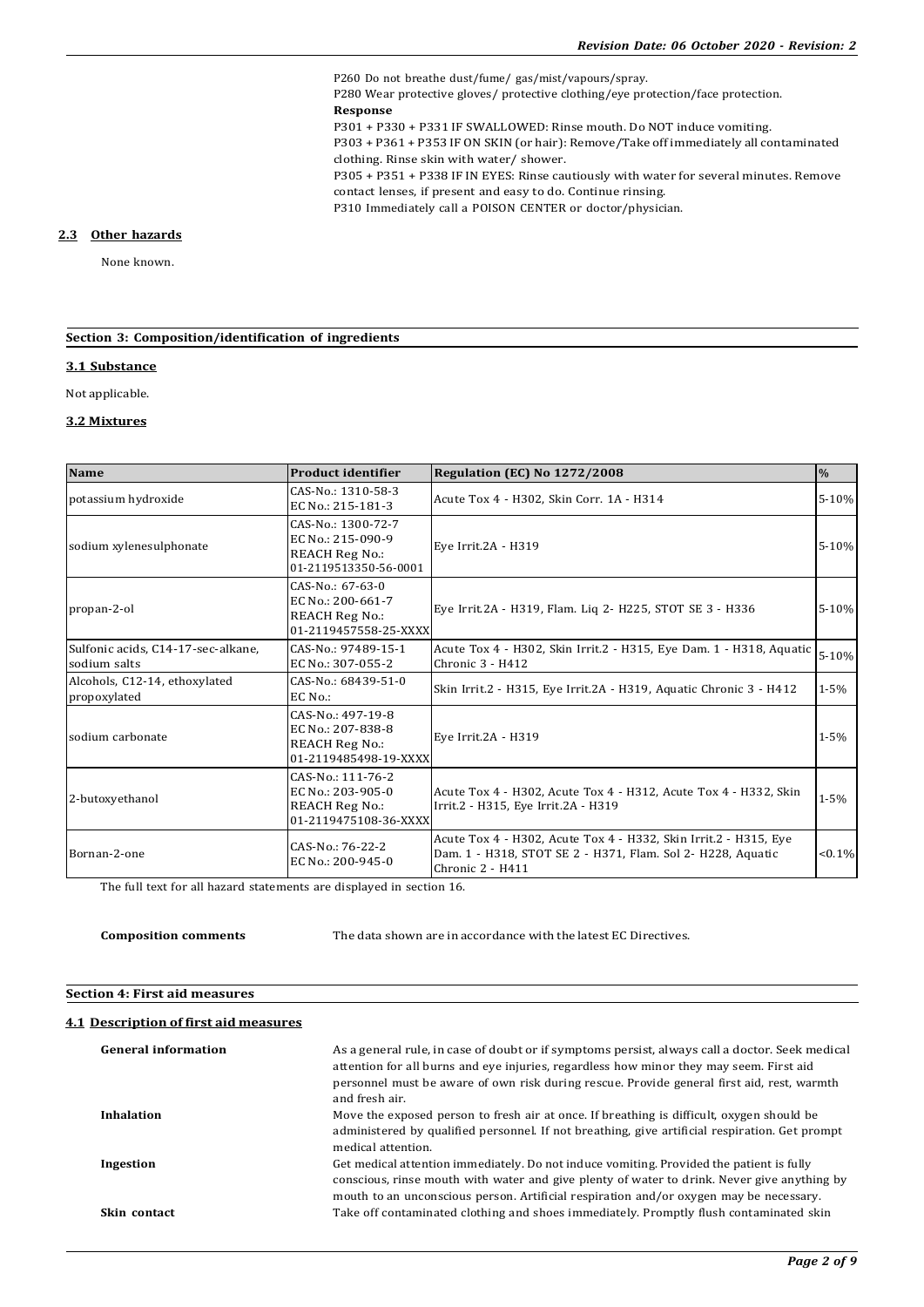| Eye contact                                                     | with water. Continue to rinse for at least 15 minutes. Seek medical attention immediately.<br>SPEED IS ESSENTIAL. Avoid contaminating unaffected eye. Wash thoroughly with soft,<br>clean water for 15 minutes holding the eyelids open. Remove contact lenses if present and<br>easy to do so. Get medical attention immediately. |
|-----------------------------------------------------------------|------------------------------------------------------------------------------------------------------------------------------------------------------------------------------------------------------------------------------------------------------------------------------------------------------------------------------------|
| 4.2 Most important symptoms and effects, both acute and delayed |                                                                                                                                                                                                                                                                                                                                    |
| <b>General information</b>                                      | The severity of the symptoms described will vary dependant of the concentration and the                                                                                                                                                                                                                                            |
|                                                                 | length of exposure.                                                                                                                                                                                                                                                                                                                |
| Inhalation                                                      | Irritating to respiratory system.                                                                                                                                                                                                                                                                                                  |
| Ingestion<br>Skin contact                                       | May cause chemical burns in mouth and throat. May cause severe internal injury.<br>Corrosive! Can cause redness, pain, and severe skin burns.                                                                                                                                                                                      |
| Eye contact                                                     | Causes severe eye damage. Symptoms: Extreme irritation of eyes and mucous membranes,                                                                                                                                                                                                                                               |
|                                                                 | including burning and tearing.                                                                                                                                                                                                                                                                                                     |
|                                                                 | 4.3 Indication of any immediate medical attention and special treatment needed                                                                                                                                                                                                                                                     |
|                                                                 |                                                                                                                                                                                                                                                                                                                                    |
| Notes to the physician                                          | Treat symptomatically.                                                                                                                                                                                                                                                                                                             |
|                                                                 |                                                                                                                                                                                                                                                                                                                                    |
|                                                                 |                                                                                                                                                                                                                                                                                                                                    |
| <b>Section 5: Fire-fighting measures</b>                        |                                                                                                                                                                                                                                                                                                                                    |
| 5.1 Extinguishing media                                         |                                                                                                                                                                                                                                                                                                                                    |
| <b>Extinguishing media</b>                                      | Use extinguishing measures that are appropriate to local circumstances and the surrounding                                                                                                                                                                                                                                         |
|                                                                 | environment. Water spray. Water fog. Foam. Dry powder. Carbon dioxide. Dry chemical.                                                                                                                                                                                                                                               |
| Unsuitable extinguishing media                                  | High volume water jet.                                                                                                                                                                                                                                                                                                             |
|                                                                 |                                                                                                                                                                                                                                                                                                                                    |
| 5.2 Special hazards arising from the substance or mixture       |                                                                                                                                                                                                                                                                                                                                    |
| Hazardous combustion products                                   | Thermal decomposition or combustion may liberate carbon oxides and other toxic or                                                                                                                                                                                                                                                  |
| Unusual fire & explosion hazards                                | irritating gases or vapours.<br>Irritating or corrosive vapors may be emitted during a fire. Do NOT breathe fumes. Contain                                                                                                                                                                                                         |
|                                                                 | run-off. In contact with metals generates hydrogen gas, which together with air can form                                                                                                                                                                                                                                           |
| Specific hazards                                                | explosive mixtures.<br>During fire, gases hazardous to health may be formed. In the event of damage to packaging,                                                                                                                                                                                                                  |
|                                                                 | floors may become slippery, avoid falls. Water used for fire extinguishing, which has been in                                                                                                                                                                                                                                      |
|                                                                 | contact with the product, may be corrosive.                                                                                                                                                                                                                                                                                        |
|                                                                 |                                                                                                                                                                                                                                                                                                                                    |
| 5.3 Advice for firefighters                                     |                                                                                                                                                                                                                                                                                                                                    |
|                                                                 |                                                                                                                                                                                                                                                                                                                                    |
| Special fire fighting procedures                                | If possible, fight fire from protected position. Ventilate closed spaces before entering them.<br>Keep up-wind to avoid fumes. Containers close to fire should be removed immediately or                                                                                                                                           |
|                                                                 | cooled with water.                                                                                                                                                                                                                                                                                                                 |
|                                                                 | Protective equipment for firefighters Fire-fighters should wear appropriate protective equipment and self-contained breathing                                                                                                                                                                                                      |
|                                                                 | apparatus (SCBA) with a full face-piece operated in positive pressure mode. Clothing for fire-                                                                                                                                                                                                                                     |
|                                                                 | fighters (including helmets, protective boots and gloves) conforming to European standard                                                                                                                                                                                                                                          |
|                                                                 | EN 469 will provide a basic level of protection for chemical incidents.                                                                                                                                                                                                                                                            |
|                                                                 |                                                                                                                                                                                                                                                                                                                                    |

# **Section 6: Accidental release measures**

# **6.1 Personal precautions, protective equipment and emergency procedures**

| For non-emergency personnel          | Do not mix with other chemicals. Wear protective clothing as described in Section 8 of this<br>safety data sheet. Avoid inhalation of vapours and contact with skin and eyes. Provide<br>adequate ventilation. In case of inadequate ventilation, use respiratory protection. Eliminate<br>all sources of ignition. |
|--------------------------------------|---------------------------------------------------------------------------------------------------------------------------------------------------------------------------------------------------------------------------------------------------------------------------------------------------------------------|
| For emergency responders             | Follow safe handling advice and personal protective equipment recommendations for normal<br>use of product.                                                                                                                                                                                                         |
| <b>6.2 Environmental precautions</b> |                                                                                                                                                                                                                                                                                                                     |
| <b>Environmental precautions</b>     | Avoid discharge into drains, water courses or onto the ground. Spillages or uncontrolled<br>discharges into watercourses must be IMMEDIATELY alerted to the Environmental<br>Protection Agency or local authority.                                                                                                  |

# **6.3 Methods and material for containment and cleaning up**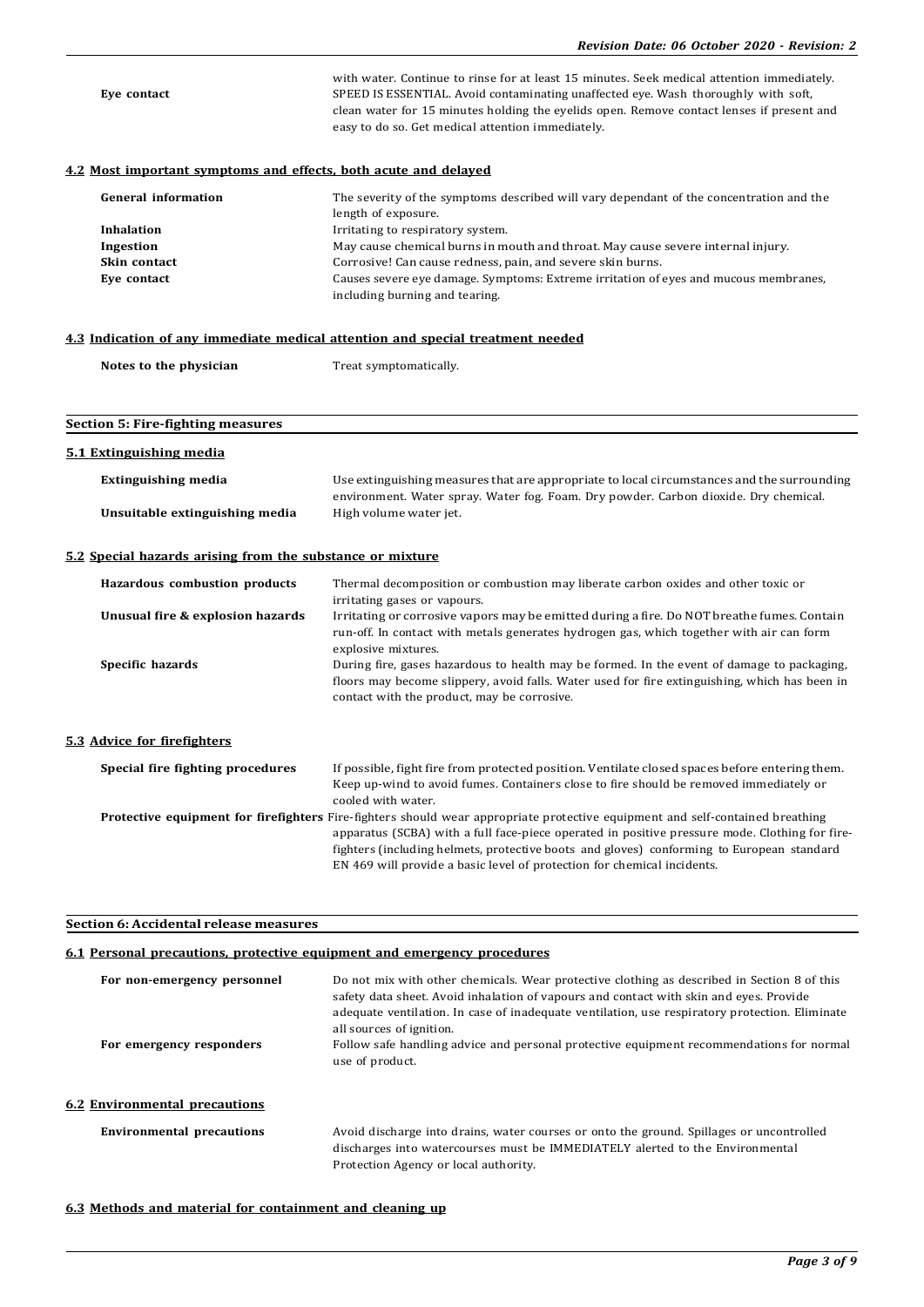| Spill clean up methods                                           | Ventilate and evacuate the area. Eliminate all ignition sources. Wear necessary protective<br>equipment DO NOT touch spilled material! Stop leak if possible without risk. Use non -<br>metallic tools/containers for clean up. In case of spills, beware of slippery floors and<br>surfaces.<br>Absorb spillage with inert, damp, non-combustible material or use a liquid binding material.<br>Place waste material into suitable labelled sealed containers for disposal. Remove waste<br>promptly to a safe area. Flush with plenty of water to clean spillage area. |
|------------------------------------------------------------------|--------------------------------------------------------------------------------------------------------------------------------------------------------------------------------------------------------------------------------------------------------------------------------------------------------------------------------------------------------------------------------------------------------------------------------------------------------------------------------------------------------------------------------------------------------------------------|
| 6.4 Reference to other sections                                  |                                                                                                                                                                                                                                                                                                                                                                                                                                                                                                                                                                          |
| <b>Reference to other sections</b>                               | See section 1 for emergency contact. For personal protection, see section 8. For waste<br>disposal, see section 13.                                                                                                                                                                                                                                                                                                                                                                                                                                                      |
| Section 7: Handling and storage                                  |                                                                                                                                                                                                                                                                                                                                                                                                                                                                                                                                                                          |
| <b>7.1 Precautions for safe handling</b>                         |                                                                                                                                                                                                                                                                                                                                                                                                                                                                                                                                                                          |
| <b>Handling</b>                                                  | Read and follow manufacturer's recommendations. Use personal protective equipment, see<br>Section 8. Avoid contact with skin and eyes. Do not handle broken packages without<br>protective equipment. Ensure adequate ventilation. If necessary, use local exhaust<br>ventilation.<br>Use only equipment and materials which are compatible with the product. Always wash<br>hands after handling.                                                                                                                                                                       |
| 7.2 Conditions for safe storage, including any incompatibilities |                                                                                                                                                                                                                                                                                                                                                                                                                                                                                                                                                                          |
| <b>Storage precautions</b>                                       | Keep locked up and out of reach of children. Store in tightly closed original container in a<br>cool, dry and well-ventilated place. Avoid contact with metals. Keep away from incompatible<br>materials (see section 10).                                                                                                                                                                                                                                                                                                                                               |
| Storage class                                                    | Corrosive storage                                                                                                                                                                                                                                                                                                                                                                                                                                                                                                                                                        |
| 7.3 Specific end use(s)                                          |                                                                                                                                                                                                                                                                                                                                                                                                                                                                                                                                                                          |
| Specific end use(s)<br><b>Usage description</b>                  | The identified uses for this product are detailed in Section 1.2.<br>Use only according to directions.                                                                                                                                                                                                                                                                                                                                                                                                                                                                   |

## **Section 8: Exposure controls/Personal protection**

## **8.1 Control parameters**

| Component           | <b>STD</b> |           | TWA (8 Hrs)           |           | STEL (15mins)          | <b>Notes</b> |
|---------------------|------------|-----------|-----------------------|-----------|------------------------|--------------|
| potassium hydroxide | OEL        |           |                       |           | $2 \text{ mg/m}^3$     |              |
| potassium hydroxide | WEL        |           |                       |           | $2 \text{ mg/m}^3$     |              |
| propan-2-ol         | OEL        | $200$ ppm |                       | $400$ ppm |                        | Sk           |
| propan-2-ol         | <b>WEL</b> | $400$ ppm | 999 mg/m <sup>3</sup> | $500$ ppm | 1250 mg/m <sup>3</sup> |              |
| 2-butoxyethanol     | OEL        | $20$ ppm  | 98 mg/m <sup>3</sup>  | $50$ ppm  | 246 mg/m <sup>3</sup>  | Sk, IOELV    |
| 2-butoxyethanol     | <b>WEL</b> | $25$ ppm  | 123 mg/m <sup>3</sup> | $50$ ppm  | $246 \text{ mg/m}^3$   | Sk, BMGV     |
| Bornan-2-one        | OEL        | 2 ppm     | $12 \text{ mg/m}^3$   | 3 ppm     | $18 \text{ mg/m}^3$    |              |

**Ingredient comments** Ireland, Occupational Exposure Limits 2020. WEL - Workplace Exposure Limits - EH40/2005 Workplace exposure limits.

## **8.2 Exposure Controls**

**Protective equipment**



**Engineering measures** Provide adequate ventilation, including appropriate local extraction, to ensure that the defined occupational exposure limit is not exceeded.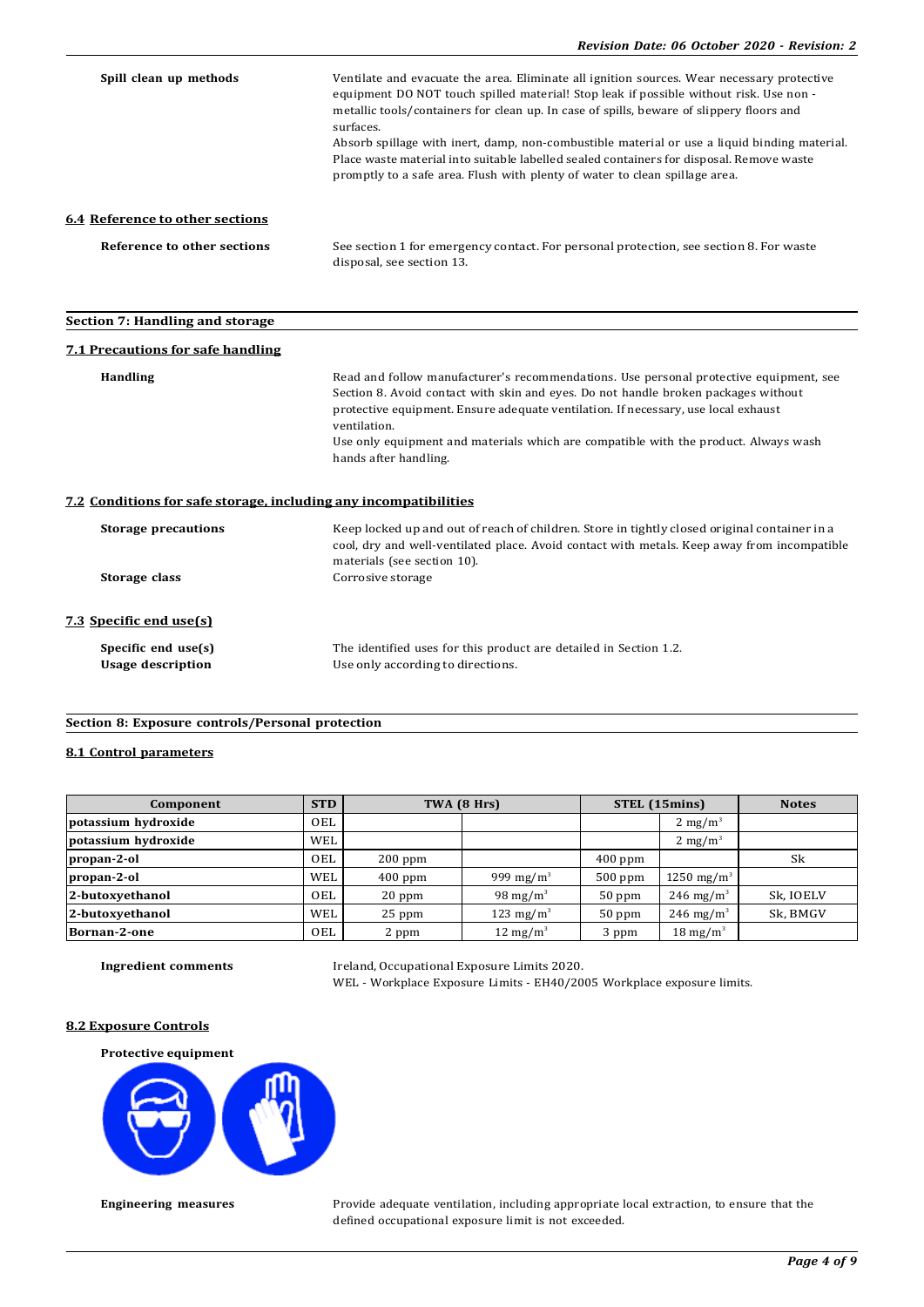| <b>Respiratory equipment</b> | When workers are facing concentrations above the exposure limit they must use appropriate<br>certified respirators. Use respirators and components tested and approved under<br>appropriate government standards such as CEN (EU). If the respirator is the sole means of<br>protection, use a full-face supplied air respirator. Self-contained breathing apparatus (EN<br>133). Respirator with a vapour filter (EN 141). ABEK (EN 14387). Use respiratory protection<br>as specified by an industrial hygienist or other qualified professional.                                                                                                                 |
|------------------------------|---------------------------------------------------------------------------------------------------------------------------------------------------------------------------------------------------------------------------------------------------------------------------------------------------------------------------------------------------------------------------------------------------------------------------------------------------------------------------------------------------------------------------------------------------------------------------------------------------------------------------------------------------------------------|
| <b>Hand protection</b>       | Where hand contact with the product may occur the use of gloves approved to relevant<br>standards (e.g. Europe: EN374) is recommended. (EU Directive 89/686/EEC). Selection of<br>the glove material depends on consideration of the penetration times, rates of diffusion and<br>degradation, and concentration specific to the workplace. Gloves must be inspected prior to<br>use.<br>Suggested material: Butyl-rubber. Neoprene. Minimum layer thickness: 0.11 mm. Break<br>through time: 480 min. Gloves must be inspected prior to use. Consult manufacturer for<br>specific advice on material. Use proper glove removal technique (without touching glove's |
| Eye protection               | outer surface) to avoid skin contact with this product.<br>Wear safety goggles or face shield to prevent any possibility of eye contact. Use equipment<br>for eve protection tested and approved under appropriate government standards such as EN<br>166(EU).                                                                                                                                                                                                                                                                                                                                                                                                      |
| Other protection             | Wear appropriate clothing to prevent any possibility of skin contact. The selected clothing<br>must satisfy the European norm standard EN 943. Protective clothing should be selected<br>based on the task being performed and the risks involved and should be approved by a<br>specialist before handling this product.                                                                                                                                                                                                                                                                                                                                           |
| <b>Hygiene measures</b>      | DO NOT SMOKE IN WORK AREA! Wash hands after handling. Wash promptly if skin<br>becomes wet or contaminated. Promptly remove any clothing that becomes contaminated.<br>When using do not eat, drink or smoke.                                                                                                                                                                                                                                                                                                                                                                                                                                                       |
| <b>Process conditions</b>    | Keep container tightly sealed when not in use. Ensure that eye flushing systems and safety<br>showers are located close by in the work place.                                                                                                                                                                                                                                                                                                                                                                                                                                                                                                                       |

# **Section 9: Physical and chemical properties**

# **9.1 Information on basic physical and chemical properties**

| Appearance<br>Colour<br><b>Odour</b>       | Liquid.<br>Clear. Blue.<br>Characteristic odour.            |
|--------------------------------------------|-------------------------------------------------------------|
| <b>Odour threshold - lower</b>             | No information available as testing has not been completed. |
| Odour threshold - upper                    | No information available as testing has not been completed. |
| pH-Value, Conc. Solution                   | $>13$                                                       |
| pH-Value, Diluted solution                 | Not applicable as the product is a concentrated solution.   |
| <b>Melting point</b>                       | No information available as testing has not been completed. |
| Initial boiling point and boiling<br>range | No information available as testing has not been completed. |
| <b>Flash point</b>                         | Non-Flammable                                               |
| <b>Evaporation rate</b>                    | No information available as testing has not been completed. |
| <b>Flammability state</b>                  | Does not apply, product is not flammable.                   |
| Flammability limit - lower(%)              | Does not apply, product is not flammable.                   |
| Flammability limit - upper(%)              | Does not apply, product is not flammable.                   |
| Vapour pressure                            | No information available as testing has not been completed. |
| Vapour density (air=1)                     | No information available as testing has not been completed. |
| <b>Relative density</b>                    | 1.06 - 1.08 kg/l (at $20^{\circ}$ C)                        |
| <b>Bulk density</b>                        | Not applicable as the product is a liquid.                  |
| Solubility                                 | Soluble in water.                                           |
| <b>Decomposition temperature</b>           | No information available as testing has not been completed. |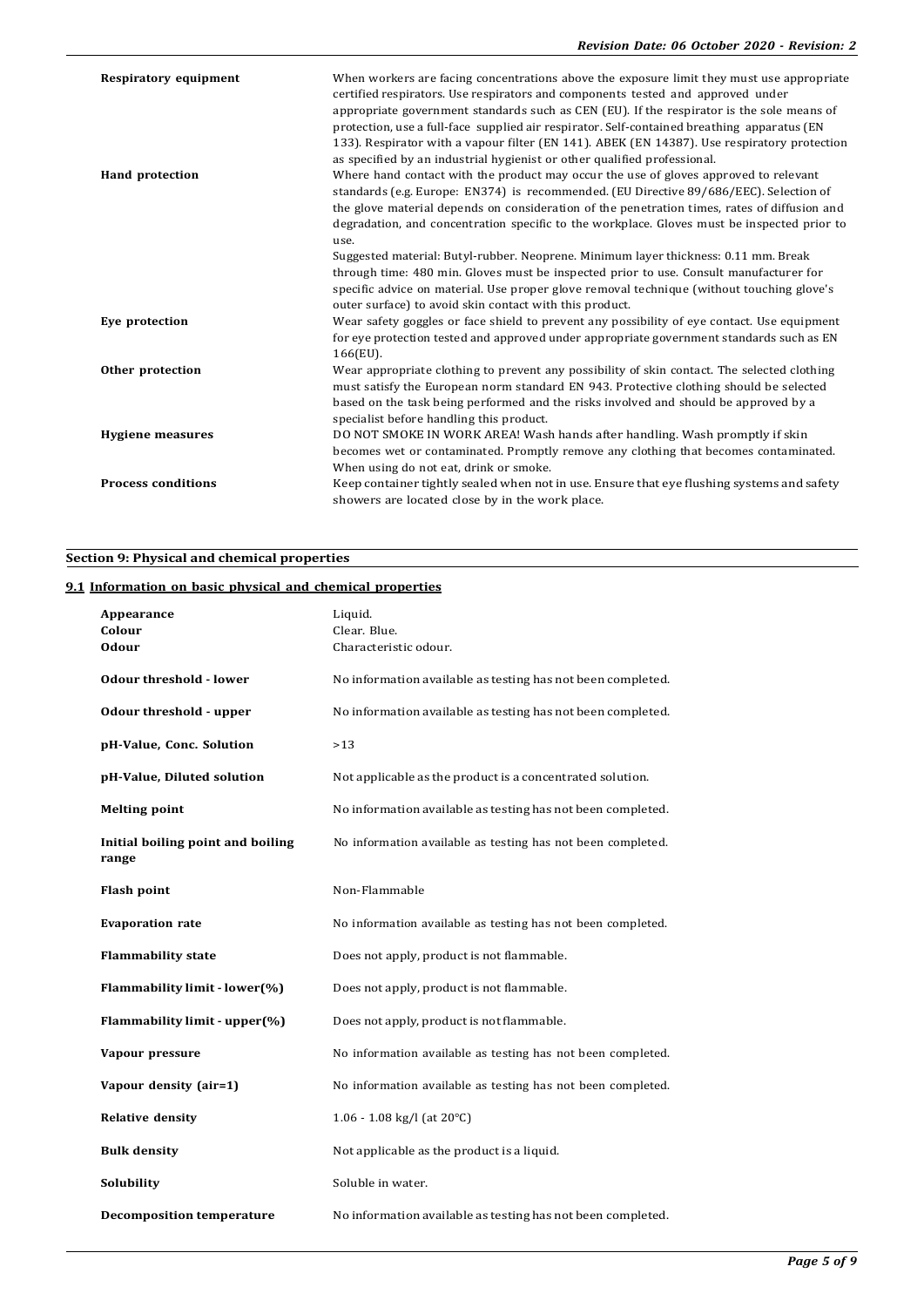|                       | Partition coefficient; n-<br>Octanol/Water                                                         | No information available as testing has not been completed.                                                       |
|-----------------------|----------------------------------------------------------------------------------------------------|-------------------------------------------------------------------------------------------------------------------|
|                       | Auto ignition temperature (°C)                                                                     | Does not apply, product is not flammable.                                                                         |
| <b>Viscosity</b>      |                                                                                                    | No information available as testing has not been completed.                                                       |
|                       | <b>Explosive properties</b>                                                                        | Not classified as explosive.                                                                                      |
|                       | <b>Oxidising properties</b>                                                                        | The product does not meet the criteria to be classified as oxidising.                                             |
| 9.2 Other information |                                                                                                    |                                                                                                                   |
|                       | <b>Molecular weight</b>                                                                            | Not applicable as the product is a mixture.                                                                       |
|                       | Volatile organic compound                                                                          | No information available as testing has not been completed.                                                       |
|                       | <b>Other information</b>                                                                           | None noted.                                                                                                       |
|                       |                                                                                                    |                                                                                                                   |
|                       | Section 10: Stability and reactivity                                                               |                                                                                                                   |
| 10.1 Reactivity       |                                                                                                    |                                                                                                                   |
| Reactivity            |                                                                                                    | Corrosive to metals. Reaction with acids. Ammonium salts. Halogens.                                               |
|                       | 10.2 Chemical stability                                                                            |                                                                                                                   |
| <b>Stability</b>      |                                                                                                    | Stable under normal temperature conditions and recommended use.                                                   |
|                       | 10.3 Possibility of hazardous reactions                                                            |                                                                                                                   |
|                       | <b>Hazardous reactions</b><br><b>Hazardous polymerisation</b><br><b>Polymerisation description</b> | Attacks metals liberating flammable hydrogen gas. Exothermic reaction with: Acids.<br>Unknown.<br>Not applicable. |

**10.4 Conditions to Avoid**

| Conditions to avoid         | Heat, sparks, open flames, temperature extremes and direct sunlight. Avoid freezing. |
|-----------------------------|--------------------------------------------------------------------------------------|
| 10.5 Incompatible materials |                                                                                      |
| <b>Materials to avoid</b>   | Halogens. Metals, Salts of metals, Acids, Organic materials. Ammonium salts.         |

# **10.6 Hazardous decomposition products**

**Hazardous decomposition products** Thermal decomposition or combustion may liberate carbon oxides and other toxic gases or vapours.

## **Section 11: Toxicological information**

## **11.1 Information on toxicological effects**

| <b>Toxicological information</b>                                                                                    | No toxicological information for the overall finished product.                                                                                                                            |
|---------------------------------------------------------------------------------------------------------------------|-------------------------------------------------------------------------------------------------------------------------------------------------------------------------------------------|
| <b>Acute toxicity (Oral LD50)</b><br><b>Acute toxicity (Dermal LD50)</b><br><b>Acute toxicity (Inhalation LD50)</b> | No information available as testing has not been completed.<br>No information available as testing has not been completed.<br>No information available as testing has not been completed. |
| Serious eve damage/irritation                                                                                       | Causes severe skin burns and eye damage.                                                                                                                                                  |
| Skin corrosion/irritation                                                                                           | The product is classified as a skin corrosion/irritation hazard.                                                                                                                          |
| <b>Respiratory sensitisation</b><br>Skin sensitisation                                                              | The product is not classified as a respiratory hazard.<br>The product is not classified as a skin sensitisation hazard.                                                                   |
| Germ cell mutagenicity                                                                                              | The product is not classified as a mutagen.                                                                                                                                               |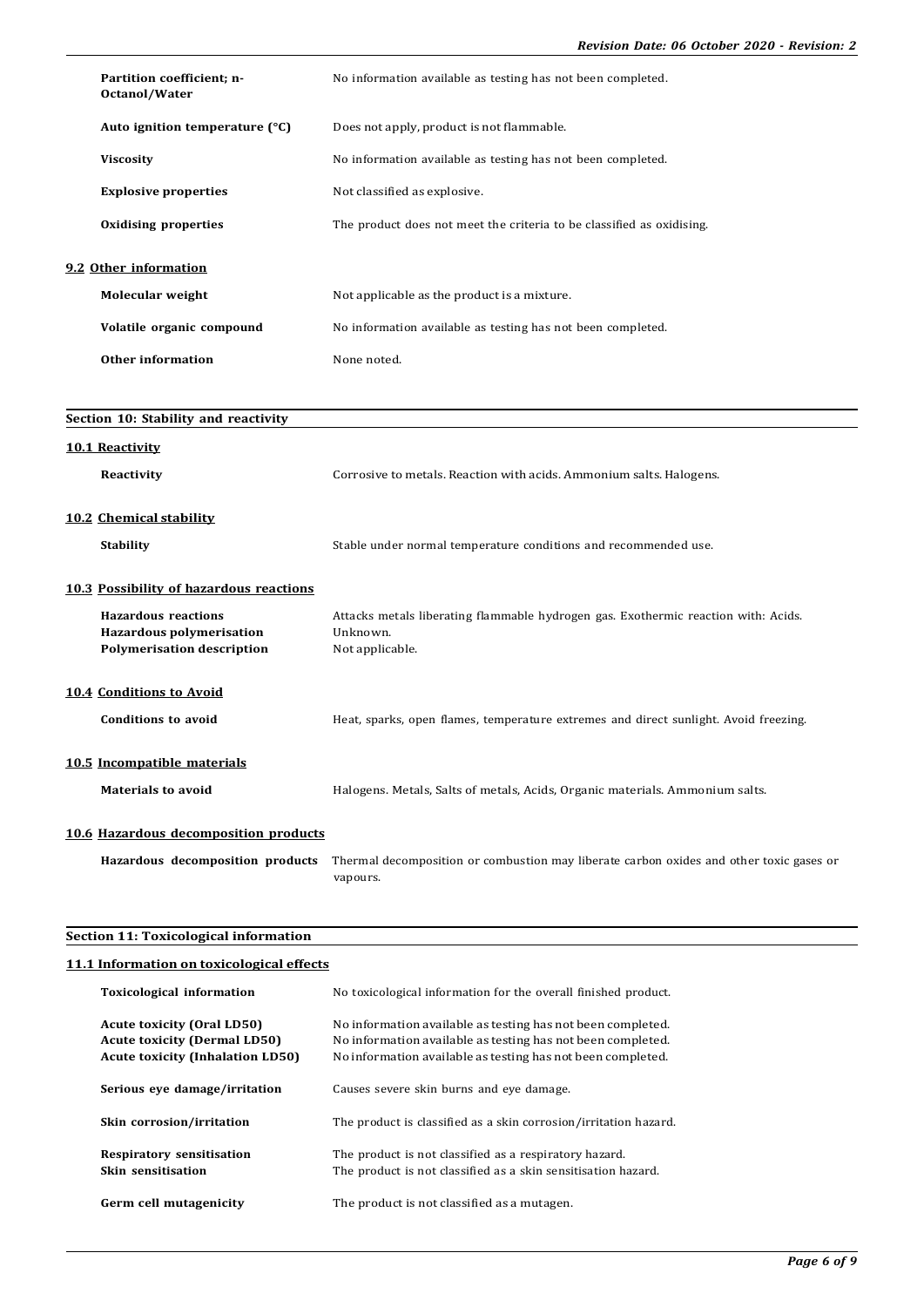| Carcinogenicity                                     | The product is not classified as a carcinogen hazard.                                                                                                                             |
|-----------------------------------------------------|-----------------------------------------------------------------------------------------------------------------------------------------------------------------------------------|
| Specific target organ toxicity - Single exposure:   |                                                                                                                                                                                   |
| <b>STOT</b> - Single exposure                       | The product is not classified as a single exposure specific target organ toxin.                                                                                                   |
| Specific target organ toxicity - Repeated exposure: |                                                                                                                                                                                   |
| <b>STOT</b> - Repeated exposure                     | The product is not classified as a repeat exposure specific target organ toxin.                                                                                                   |
| <b>Inhalation</b>                                   | Irritating to respiratory system.                                                                                                                                                 |
| Ingestion                                           | May cause chemical burns in mouth and throat. May cause severe internal injury.                                                                                                   |
| Skin contact                                        | Corrosive! Can cause redness, pain, and severe skin burns.                                                                                                                        |
| Eye contact                                         | Causes severe eye damage. Symptoms: Extreme irritation of eyes and mucous membranes,<br>including burning and tearing.                                                            |
| Waste management                                    | Dispose of in accordance with local and national regulations. When handling waste,<br>consideration should be made to the safety precautions applying to handling of the product. |
| <b>Routes of entry</b>                              | Eyes, skin, ingestion or inhalation.                                                                                                                                              |
| Target organs                                       | Eyes, skin, digestive system, respiratory system.                                                                                                                                 |
| <b>Aspiration hazards:</b>                          | The product is not classified as an aspiration hazard.                                                                                                                            |
| Reproductive toxicity:                              | The product is not classified as a reproductive hazard.                                                                                                                           |

| <b>Name</b>                                                        | LD50 oral               | LD50 dermal            | LD50 inhalation |
|--------------------------------------------------------------------|-------------------------|------------------------|-----------------|
| Alcohols, C12-14, ethoxylated propoxylated                         | $<$ 5000.00 $mg/kg$ Rat |                        |                 |
| 2-butoxyethanol                                                    | 1300.00 mg/kg Rat       |                        |                 |
| propan-2-ol                                                        | 5045.00mg/kg Rat        |                        |                 |
| Sulfonic acids, C14-17-sec-alkane, sodium salts > 500.00 mg/kg Rat |                         | $>2000.00$ mg/kg Mouse |                 |
| sodium carbonate                                                   | 2800.00mg/kg Rat        | $2000.00$ mg/kg Rat    |                 |
| sodium xylenesulphonate                                            | 7000.00mg/kg Rat        | 2000.00mg/kg Rabbit    |                 |

# **Section 12: Ecological information**

## **12.1 Toxicity**

| <b>Acute toxicity - Fish</b>             | No information available as testing has not been completed.                                                   |
|------------------------------------------|---------------------------------------------------------------------------------------------------------------|
|                                          | Acute toxicity - Aquatic invertebrates No information available as testing has not been completed.            |
| <b>Acute toxicity - Aquatic plants</b>   | No information available as testing has not been completed.                                                   |
| <b>Acute toxicity - Microorganisms</b>   | No information available as testing has not been completed.                                                   |
| Chronic toxicity - Fish                  | No information available as testing has not been completed.                                                   |
| <b>Chronic toxicity - Aquatic</b>        | No information available as testing has not been completed.                                                   |
| invertebrates                            |                                                                                                               |
| <b>Chronic toxicity - Aquatic plants</b> | No information available as testing has not been completed.                                                   |
| <b>Chronic toxicity - Microorganisms</b> | No information available as testing has not been completed.                                                   |
| <b>Ecotoxicity</b>                       | The product is not classified as environmentally hazardous. However, this does not exclude                    |
|                                          | the possibility that large or frequent spills can have a harmful or damaging effect on the<br>environment.    |
|                                          | The product may affect the acidity (pH-factor) in water with risk of harmful effects to aquatic<br>organisms. |
| Eco toxilogical information              | No ecological toxicity available on the overall finished product.                                             |
|                                          |                                                                                                               |
| 12.2 Persistence and degradability       |                                                                                                               |

| <b>Degradability</b>     | The degradability of the product has not been stated.       |
|--------------------------|-------------------------------------------------------------|
| Biological oxygen demand | No information available as testing has not been completed. |
| Chemical oxygen demand   | No information available as testing has not been completed. |

# **12.3 Bioaccumulative potential**

| Bioaccumulative potential     | No data available on bioaccumulation.                       |
|-------------------------------|-------------------------------------------------------------|
| <b>Bioaccumulation factor</b> | No information available as testing has not been completed. |
| Partition coefficient: n-     | No information available as testing has not been completed. |
| <b>Octanol/Water</b>          |                                                             |

## **12.4 Mobility in soil**

**Mobility** Soluble in water.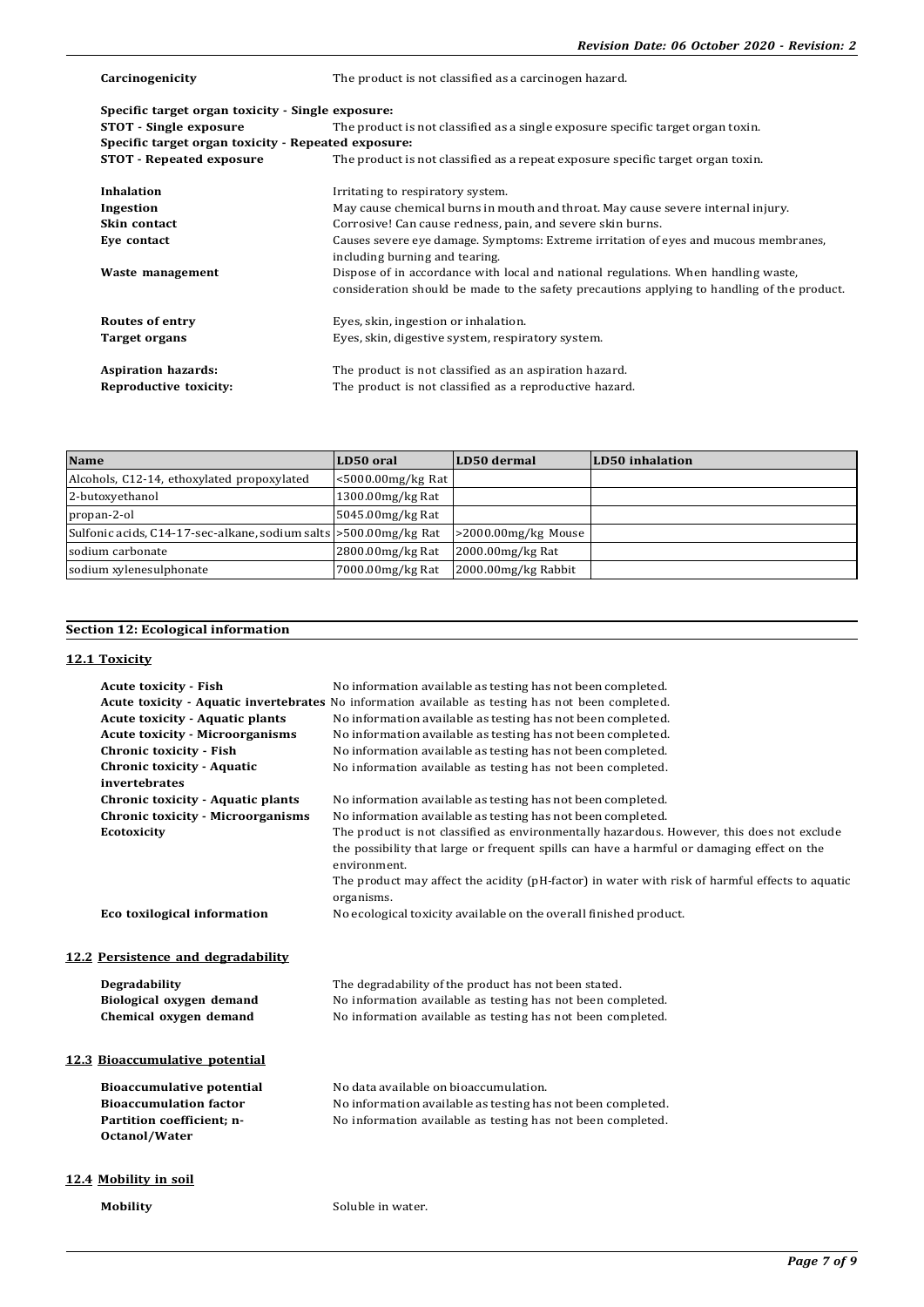## **12.5 Results of PBT and vPvB assessment**

**EMS** F-A, S-B

**Results of PBT and vPvB assessment** Product is not identified as PBT or vPvB.

# **12.6 Other adverse effects**

**Other adverse effects** None known.

| <b>Name</b>                                         | <b>Acute toxicity (Fish)</b>                                      | <b>Acute toxicity (Aquatic)</b><br>invertebrates) | <b>Acute toxicity (Aquatic</b><br>plants)                 |
|-----------------------------------------------------|-------------------------------------------------------------------|---------------------------------------------------|-----------------------------------------------------------|
| 2-butoxyethanol                                     | LC50 96 Hours 1474.00mg/l<br>Onchorhynchus mykiss (Rainbow Trout) | EC50 48 Hours 1550.00mg/l Daphnia<br>magna        | EC50 72 Hours<br>1840.00mg/l Selenastrum<br>Capricornutum |
| Sulfonic acids, C14-17-s-<br>c-alkane, sodium salts | LC50 96 Hours 1.00mg/l Brachydanio<br>rerio (Zebra Fish)          | EC50 48 Hours 9.81mg/l Daphnia<br>magna           |                                                           |
| sodium carbonate                                    | LC50 96 Hours 300.00mg/l Lepomis<br>macrochirus (Bluegill)        | EC50 48 Hours 265.00mg/l Daphnia<br>magna         |                                                           |

| <b>Section 13: Disposal considerations</b>                                                |                                                                                                                                                                                   |
|-------------------------------------------------------------------------------------------|-----------------------------------------------------------------------------------------------------------------------------------------------------------------------------------|
| Waste management                                                                          | Dispose of in accordance with local and national regulations. When handling waste,<br>consideration should be made to the safety precautions applying to handling of the product. |
| 13.1 Waste treatment methods                                                              |                                                                                                                                                                                   |
| Disposal methods                                                                          | Dispose in a safe manner in accordance with local/national regulations.                                                                                                           |
| Section 14: Transport information                                                         |                                                                                                                                                                                   |
| 14.1 UN number                                                                            |                                                                                                                                                                                   |
| UN no. (ADR)<br>UN no. (IMDG)<br>UN no. (IATA)                                            | UN1814<br>UN1814<br>UN1814                                                                                                                                                        |
| 14.2 UN proper shipping name                                                              |                                                                                                                                                                                   |
| ADR proper shipping name<br><b>IMDG</b> proper shipping name<br>IATA proper shipping name | POTASSIUM HYDROXIDE SOLUTION<br>POTASSIUM HYDROXIDE SOLUTION<br>POTASSIUM HYDROXIDE SOLUTION                                                                                      |
| 14.3 Transport hazard class(es)                                                           |                                                                                                                                                                                   |
| <b>ADR</b> class<br><b>IMDG</b> class<br><b>IATA</b> class                                | 8<br>8<br>8                                                                                                                                                                       |
| <b>Transport labels</b>                                                                   |                                                                                                                                                                                   |
| 14.4 Packing group                                                                        |                                                                                                                                                                                   |
| ADR/RID/ADN packing group<br><b>IMDG</b> packing group<br><b>IATA</b> packing group       | $_{\rm II}$<br>$\mathbf{I}$<br>$\mathbf{I}$                                                                                                                                       |
| 14.5 Environmental hazards                                                                |                                                                                                                                                                                   |
| <b>ADR</b><br><b>IMDG</b><br><b>IATA</b>                                                  | No<br>No<br>No                                                                                                                                                                    |
| 14.6 Special precautions for user                                                         |                                                                                                                                                                                   |